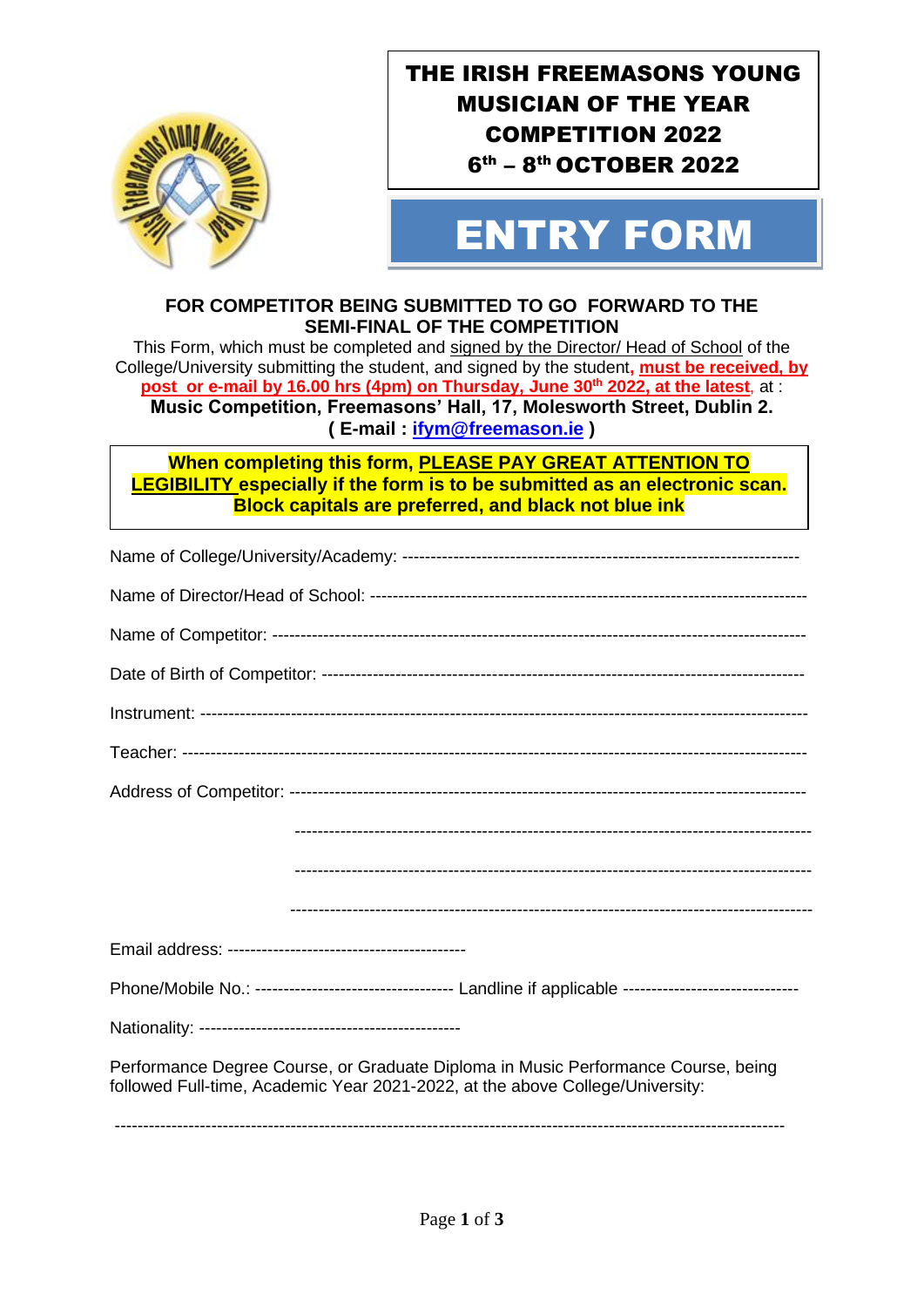### OR

If having graduated in a previous year with a Performance Degree or Graduate Diploma in Performance from above College/University, and now pursuing a Full-Time Postgraduate or Doctoral Performance Degree Course, or Full-Time Graduate Diploma Course in Music Performance, Academic Year 2021-2022, at a College/University outside Ireland, please give:

Date of Graduation from Irish College named above: ----------------------------------------------------

Performance Degree or Graduate Performance Diploma obtained: ---------------------------------

Name of College/University outside Ireland where a Full-Time Post Graduate or Doctoral Performance Degree Course, or a Full-Time Graduate Diploma in Performance Course, Academic Year 2021-2022, is being pursued, and give details of this Performance Degree :

--------------------------------------------------------------------------------------------------------------------------

Details of the 20 minute Semi-Final Recital Programme being presented. Choice of music is absolutely free. Please give complete details of each piece being performed, **including duration and also publisher details.** (NB: There will be penalties for programmes which are unacceptably over time). Use a separate sheet if there is insufficient space below. Please print in Block capitals ensuring that all required information is included and **clearly readable**.

\_\_\_\_\_\_\_\_\_\_\_\_\_\_\_\_\_\_\_\_\_\_\_\_\_\_\_\_\_\_\_\_\_\_\_\_\_\_\_\_\_\_\_\_\_\_\_\_\_\_\_\_\_\_\_\_\_\_\_\_\_\_\_\_\_\_\_\_\_\_\_\_\_\_

#### ALSO

Details of the 30 minute Recital Programme being presented if the Competitor reaches the Final. This programme must be the same as that performed in the Semi-Final **EXCEPT ONE** new piece must be **substituted** for one of the pieces performed in the Semi-Final, **OR ALTERNATIVELY** one additional piece must be **added** on to the programme performed in the Semi-Final. Please give complete details of the new piece being performed, including duration and also publisher details. **(NB: There will be penalties for programmes which are unacceptably over time also: NBB: please refer copy of Rules in connection with choice of extra or additional piece)** *Use a separate sheet if there is insufficient space below. Please print in Block capitals ensuring that all details are included and readable*

\_\_\_\_\_\_\_\_\_\_\_\_\_\_\_\_\_\_\_\_\_\_\_\_\_\_\_\_\_\_\_\_\_\_\_\_\_\_\_\_\_\_\_\_\_\_\_\_\_\_\_\_\_\_\_\_\_\_\_\_\_\_\_\_\_\_\_\_\_\_\_\_\_\_